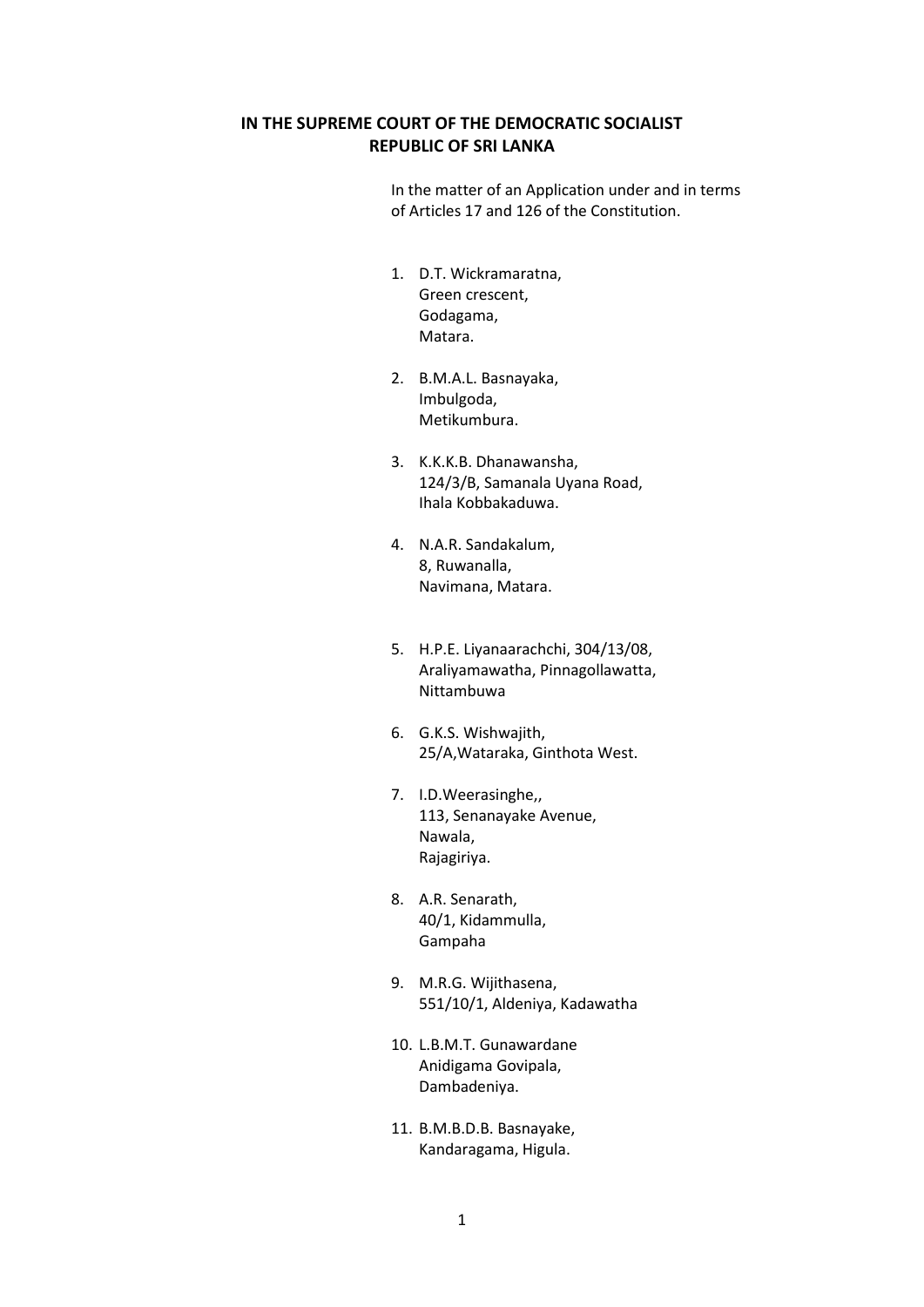- 12. Nuwani Kaushalya Dissanayake, 05, Telecompituwa, New Town, Embilipitiya.
- 13. W.K.S.M. Wethtawa, Hospital Quarters, Government Hospital, Senapura.
- 14. J.L.L.G. Senarath, Halpe, Dodampe, Ratnapura.
- 15. M.K.D. Manjula Lakmali, Samodagama, Meekanuwa, Ampitiya.
- 16. S.S.S. Fernando, 207/2, Haldummula.
- 17. Y.K. Rambukwella, 5D, Kalugala Road, Katugastota.
- 18. W.K.U. Wimalasena, 44, Wanniarachchigama, Borala, Palmadulla.
- 19. B.S.N. Madushani, B1/GF/2, Government Officer's Housing Scheme, Jalthara, Hanwella.
- 20. D.M.A.M. Dissanayake Dambagalla Road, 3 Kanuwa, Papoladeniya, Madagama
- 21. D.A.G.K. Rashmika Kumarapura, 1<sup>st</sup> Lane, Depot Road, Monaragala.
- 22. M.G.K.C. Piyaratne 1/3, Nilmini, Hiddawulla, Handessa.
- 23. K.D.P.S.M. Diyawadana, 147, Walipillawa, Ganemulla.
- 24. J.P.B. Gangoawila, 60/2, Malaboduwa, Gonapala Junction.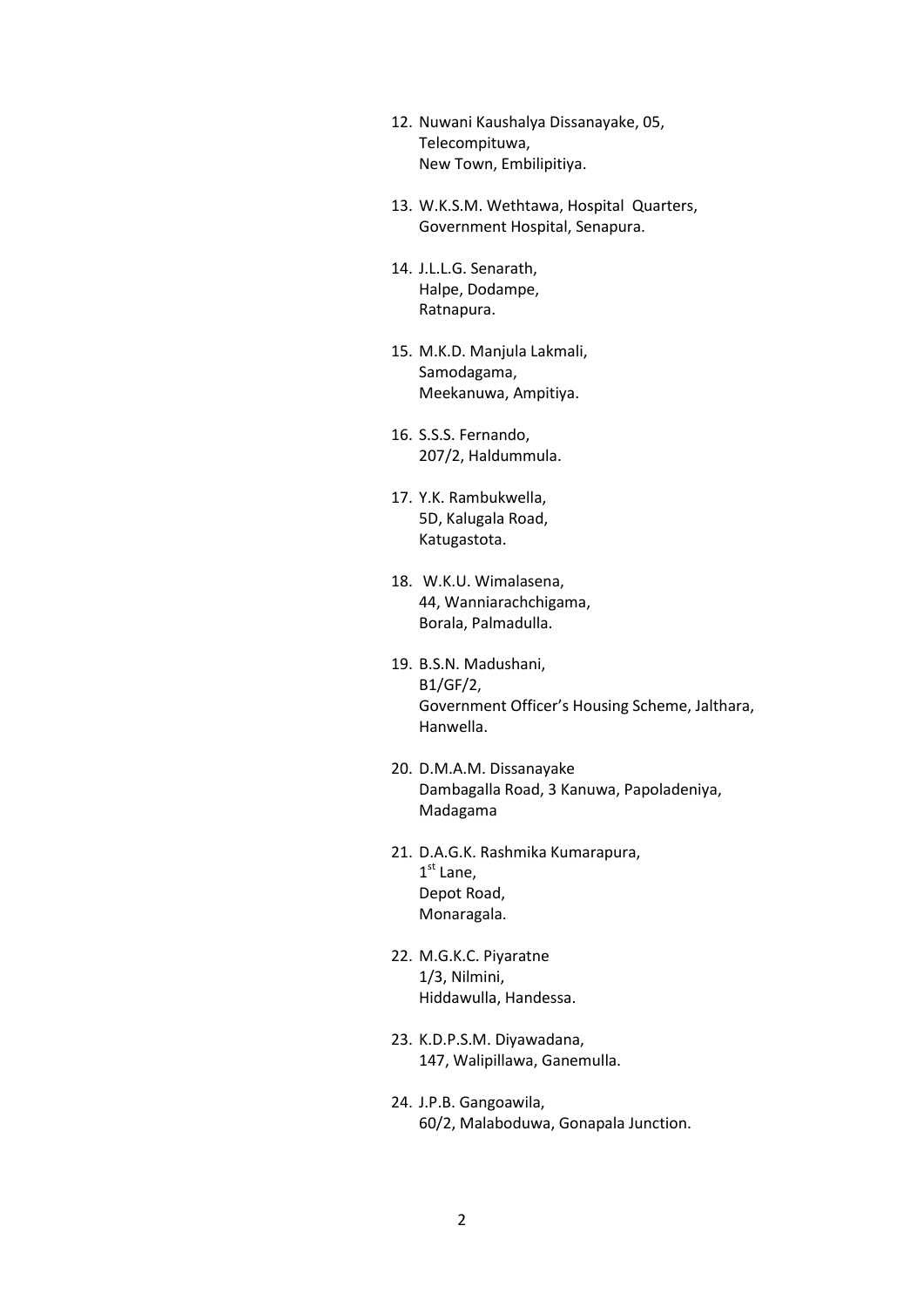- 25. M.N. Tharaka, 146/D, Udumulla, Padukka.
- 26. W.M.H.K. Weerasekara, 47/29, Gurugama, Kesbewa, Piliyandala.
- 27. M. Abdulla, Aluth Dennewa, Kagama.
- 28. A.I. Dilshani 47/B/3, Rathmalawinna, Balangoda.
- 29. Shyam Sriyantha, No. 613, Kiribanwewa, Sevanagala.
- 30. K.A.T.M. Medhavi, No. 6, Shanthi Mawatha, Koswatta, Battaramulla.
- 31. M.M.S. Hasaranga, No. 335/C, Ratnapura Road, Pallegama, Embilipitiya.
- 32. S. Senaratna, 391/1, Himbutana Road, Angoda.
- 33. V.G.Y. Dayananda, Nisala, Wiiliamgewatta, Dehigahalanda, Ambalanthota.
- 34. M.S.P.K. Gunasinghe, 200/6, Gamamada Road, Raddoluwa, Seeduwa.
- 35. M.L.L. Neranjana 42/B, Pansalapara, Katugasthara, Gampaha
- 36. K.S.K.C. Thilakaratna, 6/A/2, Inlamba Junction, Munagama, Horana.
- 37. K.I.M.Premaratna, 313, Kotagedara, Minuwangoda.
- 38. P.G.K.D. Ananda, 182/27A, Galaudahena, Andurapotha, Kegalle.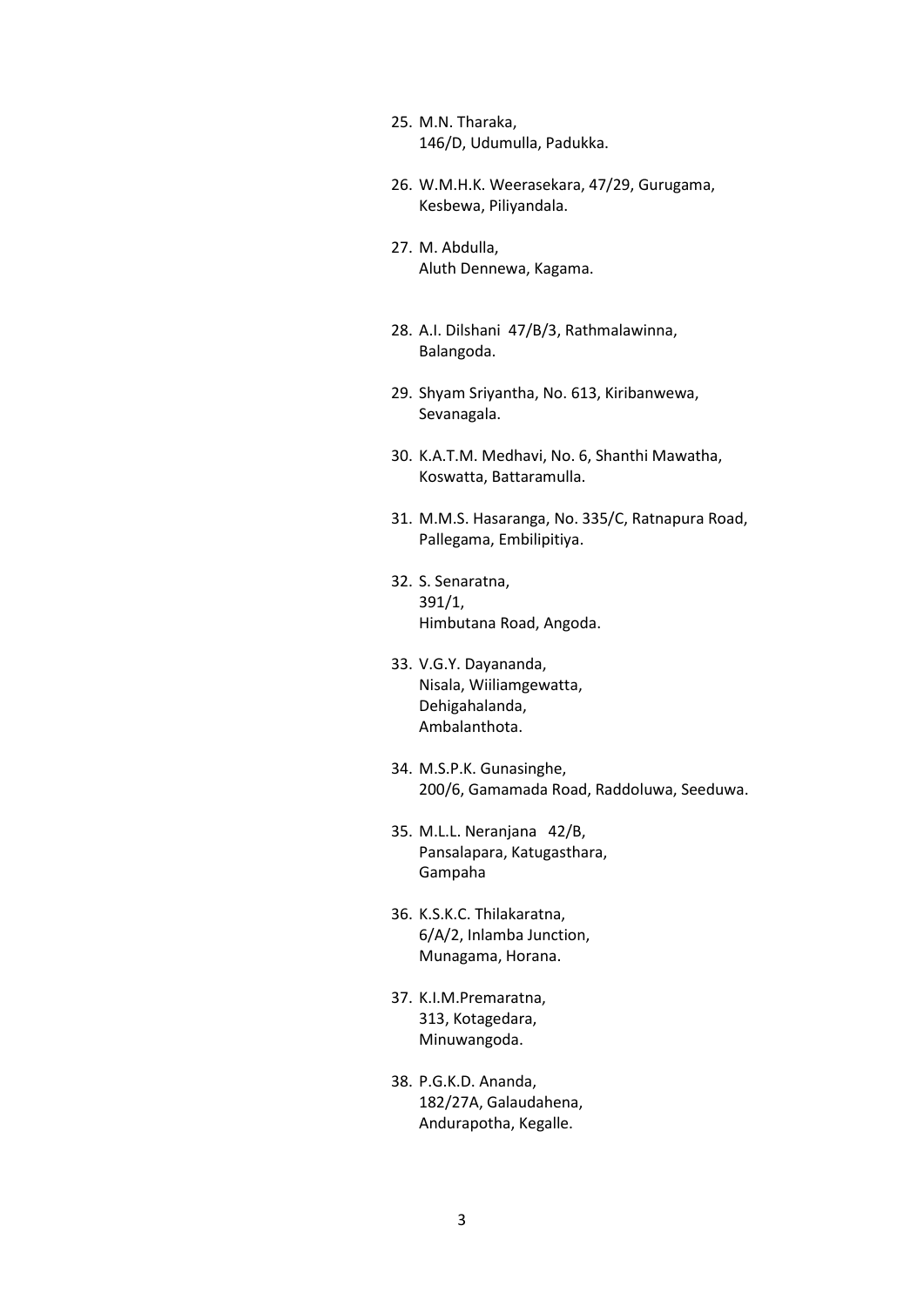- 39. Shasindu Lakmujthu Punchihewa, 534, Nadigamwila, Gonagamuwa, Tissamaharamaya.
- 40. S. Purusantha, Ward No. 7, Puthukkuiyiruppu, Mullativu.
- 41. S.H. Chanaka Madhusanka, No. B/80, Kudaoya, Labukelle.
- 42. A.I. Dilshani, 47/B/3, Rathmalawinna, Balangoda.

*Petitioners*

SC FR No. 13/2015 Vs.

- 1. University Grants Commission, No. 20, Ward Place, Colombo 7.
- 2. The Chairman, University Grants Commission, No. 20, Ward Place, Colombo 7.
- 3. Additional Secretary (Academic Affairs and University Admissions), University Grants Commission, No. 20, Ward Place, Colombo 7.
- 4. Mr. W.M.N.J. Pushpakumara, Commissioner General of Examinations, Department of Examinations, Colombo.
- 5. Secretary, Ministry of Higher Education, No. 18, Ward Place, Colombo 7.
- 6. University of Colombo, 94, Cumarathunga Munidasa Mawatha, Colombo 3.
- 7. University of Peradeniya, Galaha Road, Peradeniya.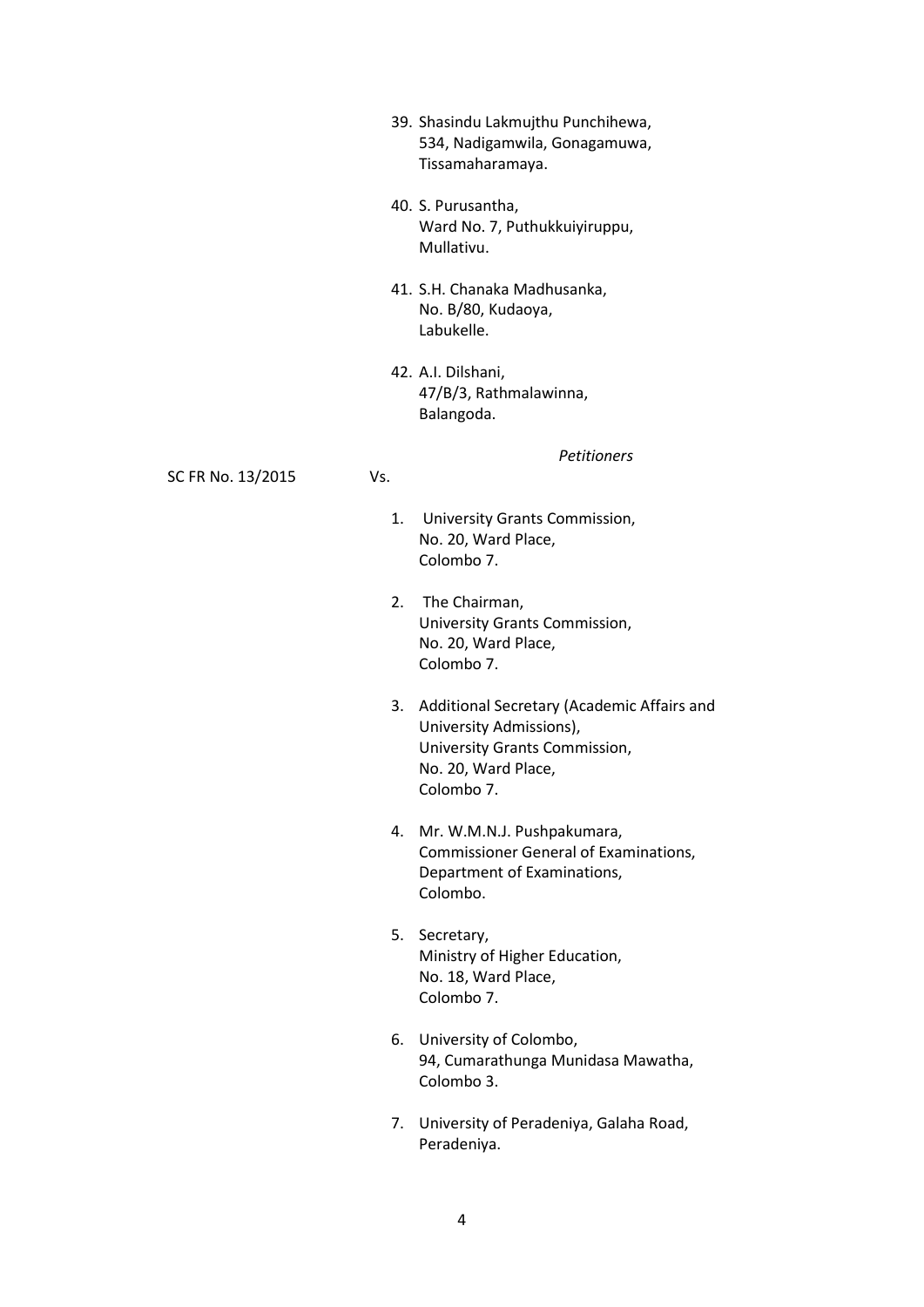- 8. University of Sri Jayawardanepura, Gangodawila, Nugegoda.
- 9. University of Kelaniya, Kelaniya.
- 10. University of Moratuwa, Bandaranayaka Mawatha, Katubedda, Moratuwa.
- 11. University of Jaffna, Thirunelvely, Jaffna.
- 12. University of Ruhuna, Wellmadama, Matara.
- 13. Eastern University, Vantharumoolai,Chenkalady
- 14. South Eastern University, Univerisity Park, Oluvil.
- 15. University of Rajarata, Mihintale.
- 16. University of Sabaragamuwa, Sabaragamuwa,',
- 17. Wayamba University, Lional Jayatilake Mawatha, Kanadulla, Kuliyapitiya.
- 18. University of Uva Wellassa, Badulla.
- 19. Hon. Attorney General, Department of the Attorney General, Colombo 12.

# *Respondents*

| <b>BEFORE</b>  | K. Sripavan, C.J.<br>B.P. Aluwihare, P.C., J.<br>Anil Gooneratne, J. |
|----------------|----------------------------------------------------------------------|
| <b>COUNSEL</b> | J.C. Weliamuna with Pulasthi Hewamanne for<br>Petitioners.           |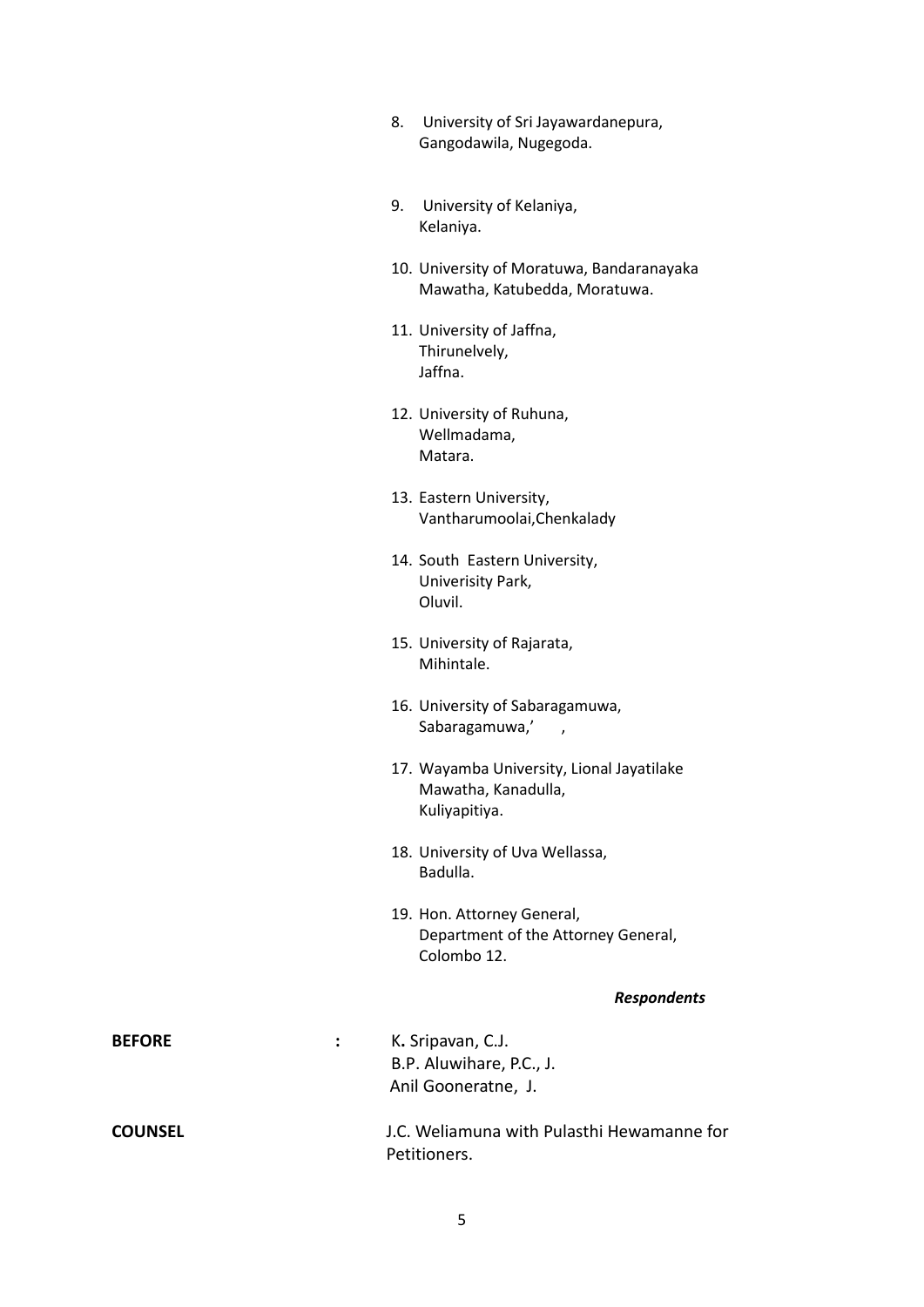Nerin Pulle , Deputy Solicitor General with S. Gnanaraj, State Counsel for 1<sup>st</sup>, 2<sup>nd</sup>, 4<sup>th</sup> 5<sup>th</sup> 8<sup>th</sup> 9<sup>th</sup> 12<sup>th</sup> 13<sup>th</sup> 15<sup>th</sup>  $16^{\text{th}}$  and  $19^{\text{th}}$  Respondents.

| <b>WRITTEN SUBMISSIONS</b><br><b>FILED ON</b> | 30.05.16 by the Petitioners                      |
|-----------------------------------------------|--------------------------------------------------|
| <b>ARGUED ON</b>                              | 26.05.2016 by the Attorney General<br>04.05.2016 |
| <b>DECIDED ON</b>                             | 20.07.2016                                       |

#### **K. SRIPAVAN, C.J.,**

The 1<sup>st</sup> to 16<sup>th</sup> Petitioners sat for their G.C.E. (Advanced Level) Examination in the years 2012 and 2013. They sat for the said Examination for the Third time in 2014. The  $17<sup>th</sup>$  to  $43<sup>rd</sup>$ Petitioners sat for the said Examination in the years 2013 and 2014. All Petitioners are currently registered at various Universities for different Courses of Study based on the results of the G.C. (Advanced Level Examination 2013, for the academic year 2013/14. The Petitioners claim that the registration process took place prior to the release of the results of the G.C.E. (Advanced Level) Examination 2013, for the academic year 2013/14. The Petitioners claim that the registration process took place prior to the release of the results of the G/C/E/ (Advanced Level) Examination 2014 which forms the basis for registration for the academic year 2014/15.

In the instant application, the Petitioners challenge, inter alia, the failure on the part of the Respondents to permit the Petitioners to cancel their registration for the academic year 2013/14 and to permit them to register for their preferred Course of Study for the academic year 2014/15 based on the results of their G.C.E. (Advanced Level) Examination 2014.

Court granted leave to proceed on 06.05.2015 for the alleged violation of the Petitioners' fundamental right guaranteed by Article 12(1) of the Constitution.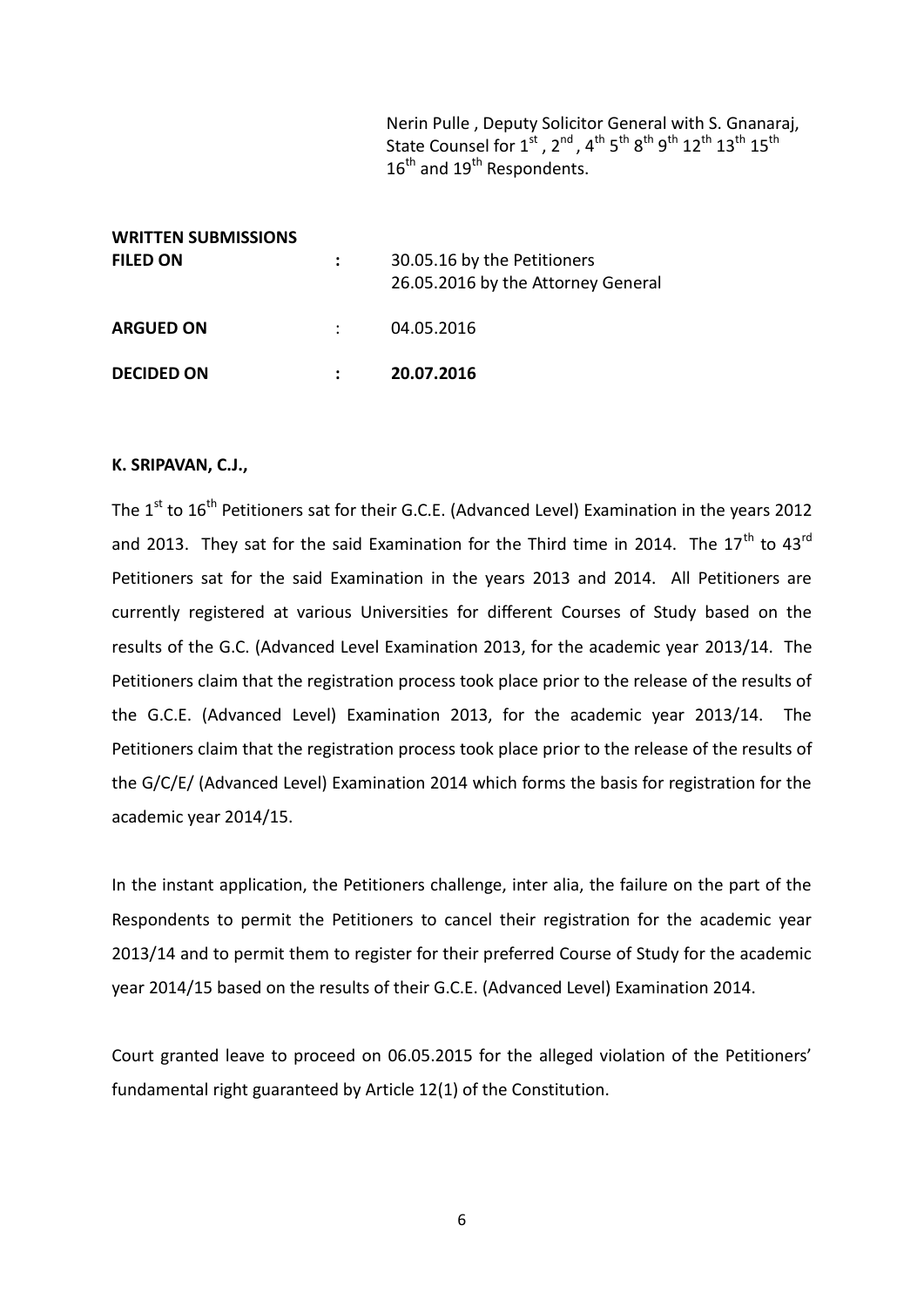Before examining the rival stand of the parties, it may be necessary to consider the relevant provisions of the Universities Act No. 16 of 1998 (hereinafter referred to as the "Act") with regard to admission of students to various Faculties of the Universities.

Section 15 of the Act provides, inter alia, as follows :-

The University Grants Commission is vested with power :-

- (i) to determine from time to time in consultation with the governing authority of each Higher Educational Institution, the total number of students which shall be admitted annually to each Higher Educational Institution and the appointment of that number to the different Courses of study therein; and
- (ii) to select for admission to each Higher Educational Institution in consultation with an with an "Admission Committee" whose composition, powers, duties and functions should be prescribed by the Ordinance.

The legislative intent is therefore crystal clear that the authority to manage and conduct the affairs relating to University admission vests solely with the University Grants Commission. It is to be borne in mind that the Court will not intervene, in the exercise of its power by the

University Grants Commission unless the exercise of such power was for an improper purpose not defined in the statute which confers it.

This Court while examining the policy of the University Grants Commission held in *Seneviratne and another* Vs. *University Grants Commission* (1980) 1 S.L.R. 182 at 220 as follows:-

*"This Court would be going outside its judicial powers, were it to substitute its own judgment for that of the University Grants Commission on what is essentially a matter of policy and which has been properly entrusted for decision to that body. When a similar submission was made in Kumar*i *Vs. State of Mysore*, the Supreme Court of India observed …

*But cases of hardship are likely to arise in the working of almost any rule which may be framed for selecting a limited number of candidates for admission out of a long*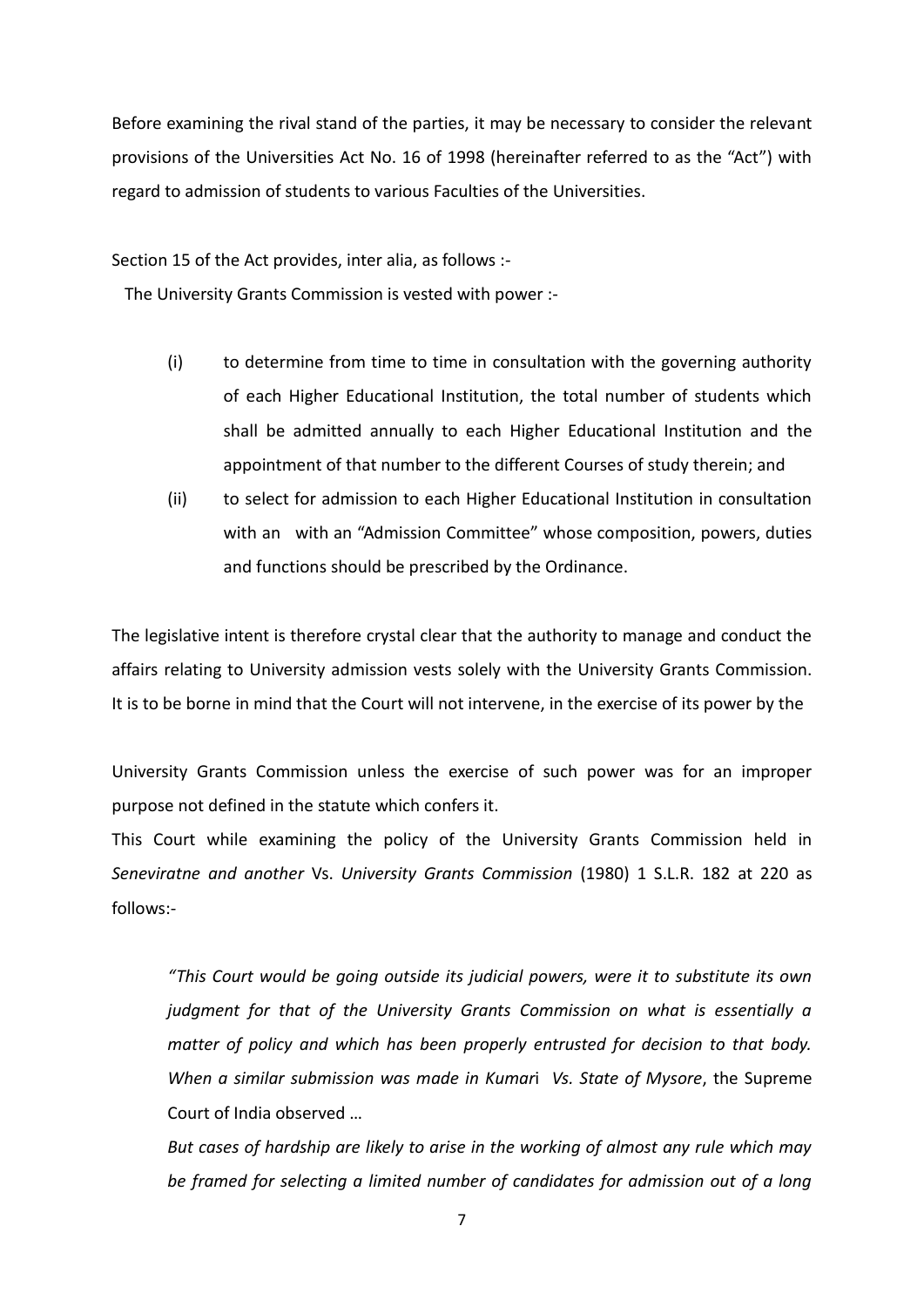list. This however would not render the rule unconstitutional. For relief against *hardships in the working of a valid rule the Petitioner has to approach elsewhere because it relates to the policy underlying the rule"*

The legal position that emerges out of the decision extracted above is that once the University Grants Commission lays down a policy, it has to follow it uniformly even if it causes hardship in certain instances. The first respondent Commission cannot resort to such policy in certain cases where it likes and depart from the said policy as it chooses. Having laid down a definite policy the Commission cannot follow the irrational method of pick and choose. Such action of pick and choose would become arbitrary and violative of Article 12(1) of the Constitution and has to be struck down as being contrary to the constitutional provisions.

It is in this backdrop, I have to consider the complaint of the Petitioners. The Petitioners sat for the G.C.E. (Advanced Level) Examination 2013, the results of which were released on 20.12.2013. The First Respondent thereafter published notices calling for applications for University admission from eligible candidates. The closing date of receiving the said application was 19.05.2014. The Petitioners state that they applied for University admissions by filling the application forms provided by the First Respondent in its handbook and forwarding them to the First Respondent for the academic year 2013/14.

Clause 6.1 of the Handbook refers to the categories of persons who do not qualify for admission as internal students of a University/Campus/Higher Educational Institute. (Clause 6.1 (b) reads thus:-

*"Students who were/are registered (See Note 1) as internal students for courses of study in any institution listed under Paragraphs 1.2 & 1.4 of this Handbook."*

*Note 1 :- Once a student forwards an application to the respective Higher Educational Institution/Campus/Institute for registration after paying the registration fee to the relevant Higher Educational Institution upon receiving a letter from the respective Higher Education Institution or otherwise, he/she is deemed to be registered student.*

8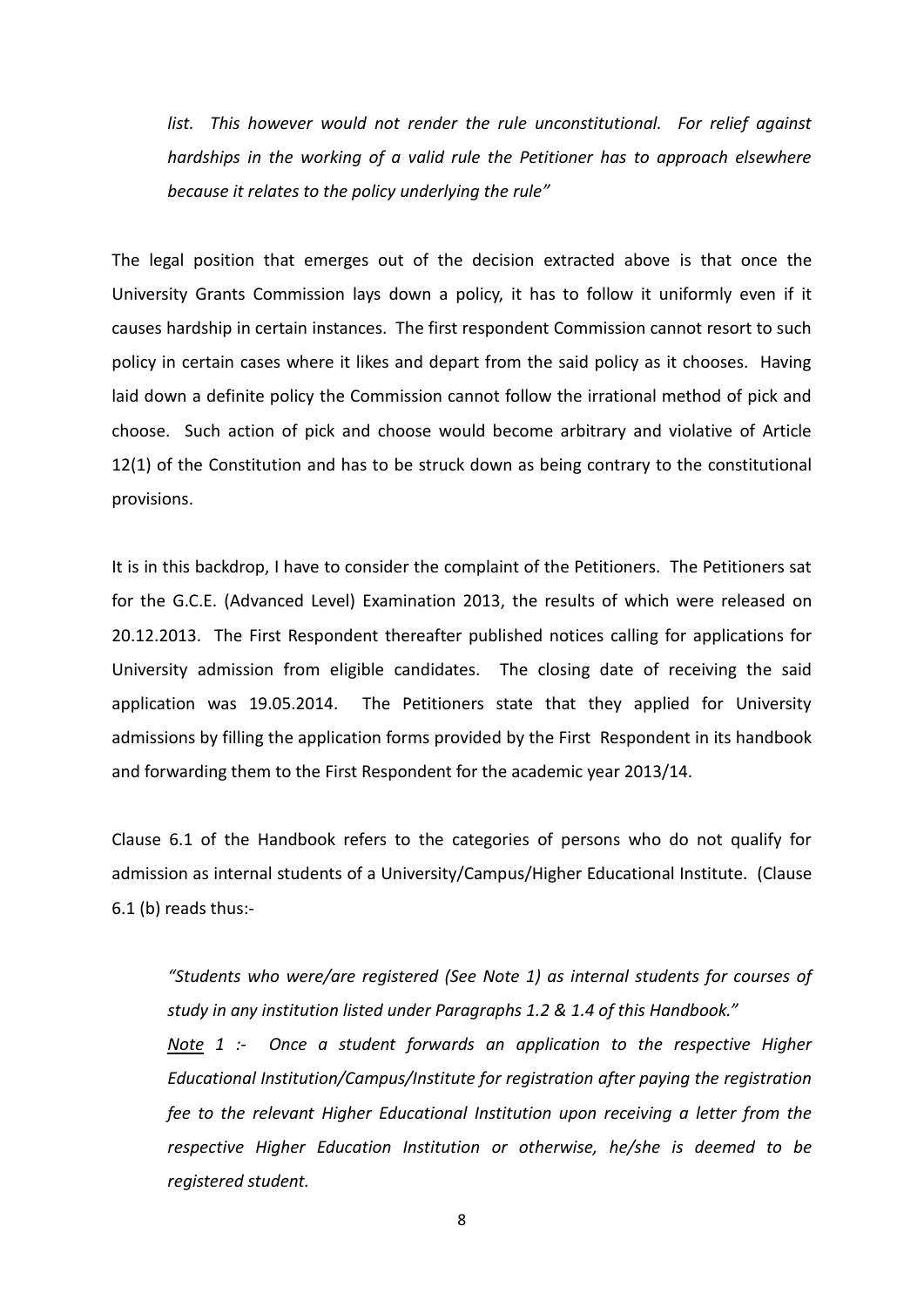Paragraph 1.2 of the Handbook refers to the following Higher Educational Institutions/Campuses/Higher Educational Institutes.

- *1. University of Colombo*
- *2. University of Peradeniya*
- *3. University of Sri Jayewardenepura*
- *4. University of Kelaniya*
- *5. University of Moratuwa*
- *6. University of Jaffna*
- *7. University of Ruhuna*
- *8. Eastern University, Sri Lanka*
- *9. South Eastern University of Sri Lanka*
- *10. Rajarata University of Sri Lanka*
- *11. Sabaragamuwa University of Sri Lanka*
- *12. Wayamba University of Sri Lanka*
- *13. Uva Wellassa University of Sri Lanka*
- *14. University of the Visual & Performing Arts*
- *15. Sripalee Campus*
- *16. Trincomalee Campus*
- *17. Vavuniya Campus*
- *18. Institute of Indigenous Medicine*
- *19. Gampaha Wickramarachchi Ayurveda Institute*
- *20. University of Colombo School of Computing*
- *21. Swami Vipulananda Institute of Aesthetic Studies, Eastern University, Sri Lanka*
- *22. Ramanathan Academy of Fine Arts, University of Jaffna*

Paragraph 1.4 refers to the following two institutions:-

- *1. Institute of Human Resource Advancement (IHRA). University of Colombo.*
- *2. Institute of Technology, University of Moratuwa.*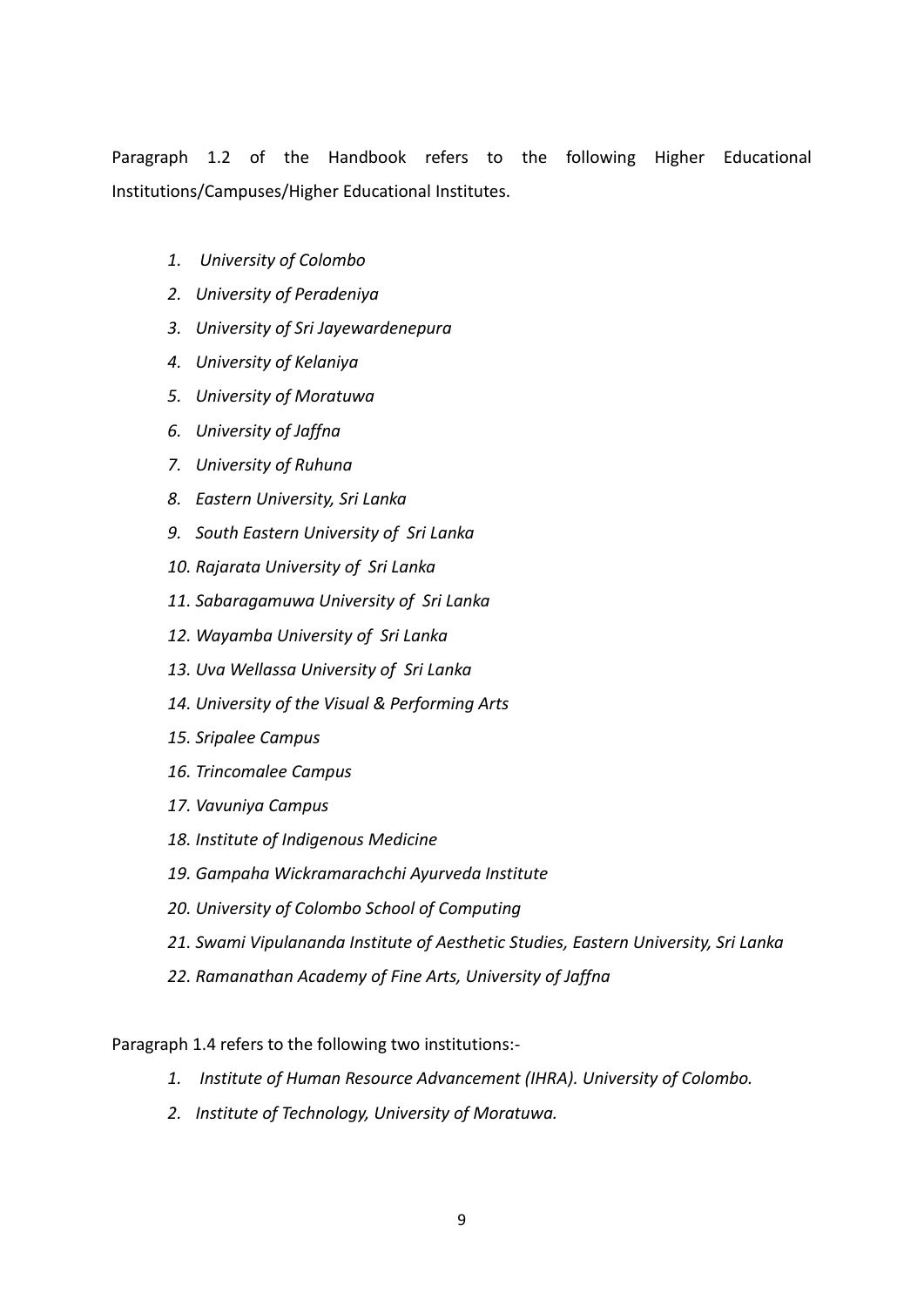The Petitioners at paragraph 6(g) of the Petition state that they were informed by the  $1<sup>st</sup>$ Respondent to register for their higher education at their offered Universities from 30.09.2014 onwards, and 80 registered at the Universities as borne out by the document marked **P1.**

The Respondents by way of a motion dated 23.07.2015 produced the Schedule in Annex 1 of the letters requesting the Petitioners for registration to Universities for the Academic Year 2013/14. The letters marked **P5B** to **P6** and annexed to the Petition refers to the conditions subject to which the Petitioners would be selected for admission. Those conditions are given in Annex I which was not produced to Court by the Petitioners. The attention of every student who wishes to register at a University as from the commencement of the Academic Year 2013/14, was drawn to certain matters in Annexe 1. One of the matters referred to therein reads as follows:-

(d) Please note that if you will get registered to follow this Course of Study for the Academic Year 2013/14, you will not be eligible for University admission **based on the results of a subsequent G.C.E. (Advanced Level) Examination.** (emphasis added).

Thus, the Schedule in Annex I in a definite and clear terms notifies the policy of the First Respondent with regard to University admissions on the basis of the results of a subsequent G.C.E. (Advanced Level) Examination.

Learned Deputy Solicitor General sought to argue that the Petitioners have suppressed this material fact from this Court by failing to attach Annexe I of the schedule sent to them and referred to in the Petitioners' documents marked **P5B** to **P6.** In my view, there is much substance in the contention raised by the learned Deputy Solicitor General. It is well settled that the relief under Article 126 of the Constitution is just and equitable and the Petitioners who approach this Court for such relief must come with frank and full disclosure of facts. If the Petitioners fail to do so and suppress material facts, their application is liable to be dismissed on that ground alone.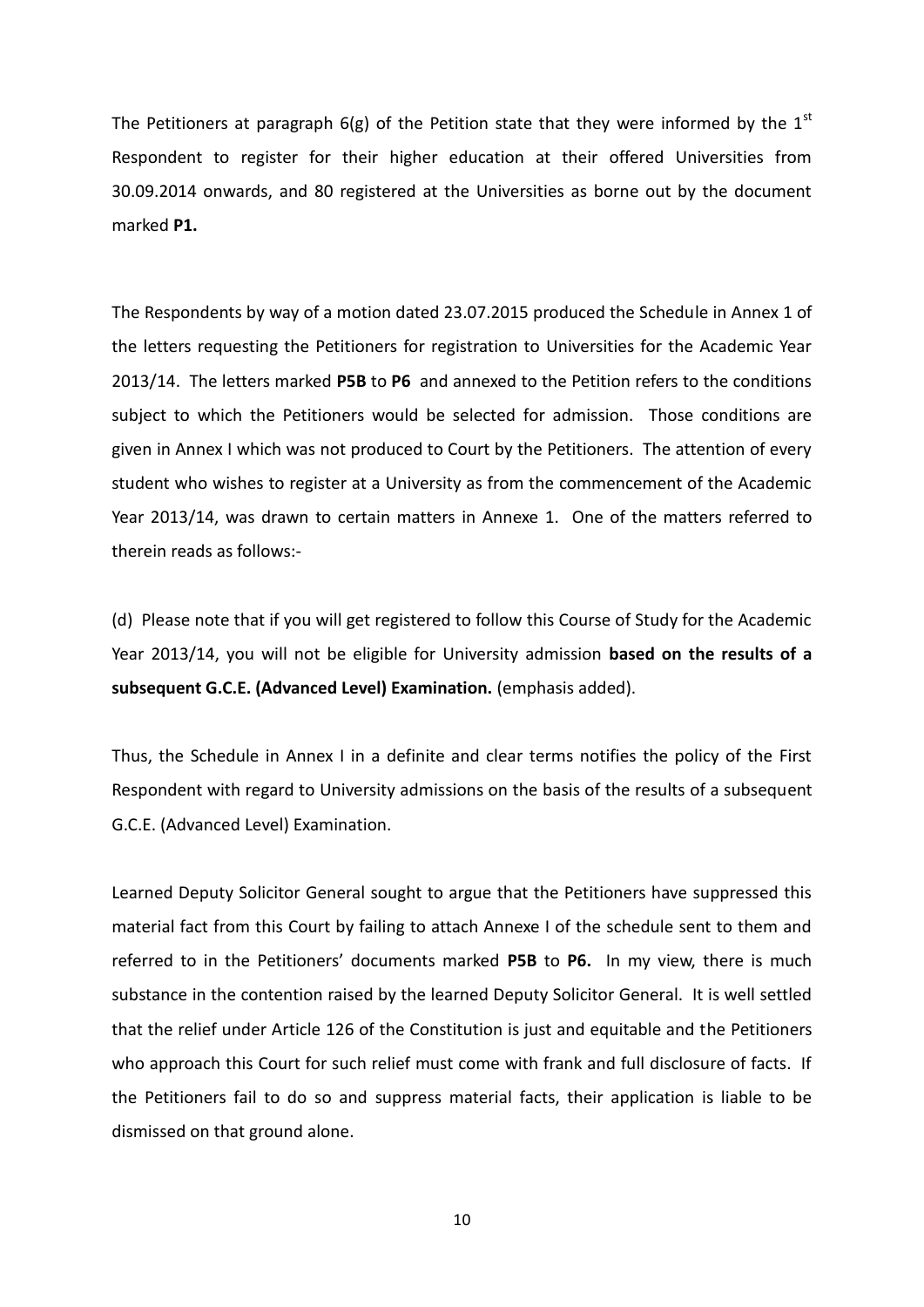In a leading case of *R* Vs. *Kensington Income Tax Commissioners* (1917) 1K.B. 486 at 497 Viscount Reading C.J. of Divisional Court observed :-

"………*if the Court comes to the conclusion that an affidavit in support of the application was not candid and did not fairly state the facts, but stated them in such a way as to mislead the Court as to the true facts, the Court ought, for its own protection and to prevent the abuse of its process, to refuse to proceed any further with the examination of the merits. This is a power inherent in the Court, but one which should only be used in cases which bring conviction to the mind of the Court, that it has been deceived."*

Scrutton L.J. made an independent opinion on the following lines:-

*" ……an applicant who does not come with candid facts and clear hands cannot hold a writ of the Court with soiled hands. Suppression or concealment of material facts is not an advocacy. It is a jugglery, which has no place in equitable and prerogative jurisdiction."*

I therefore hold that failure to attach the Schedule in Annexe I to the letters filed by the Petitioners marked **P5B** to **P6** amounts to "suppression of a material fact" and the application of the Petitioners is liable to be dismissed without proceeding further with the examination on the merits.

However, considering Article 27(2)(h) of the Constitution, which reflects the policy of the State to assure to all persons of the right to universal and equal access to education at all levels and the purported legal wrong as claimed by the Petitioners committed by the First Respondent against the Petitioners, I decide to go into the merits as well. The following facts are not disputed :

- (i) The results of the G.C.E. (Advanced Level) Examination 2013 were released on 20.12.2013.
- (ii) The First Respondent issued the cut off marks for admission to various Courses of Studies on 06.09.2014.
- (iii) The registration period to various Courses of studies commenced on 30.09.2014

11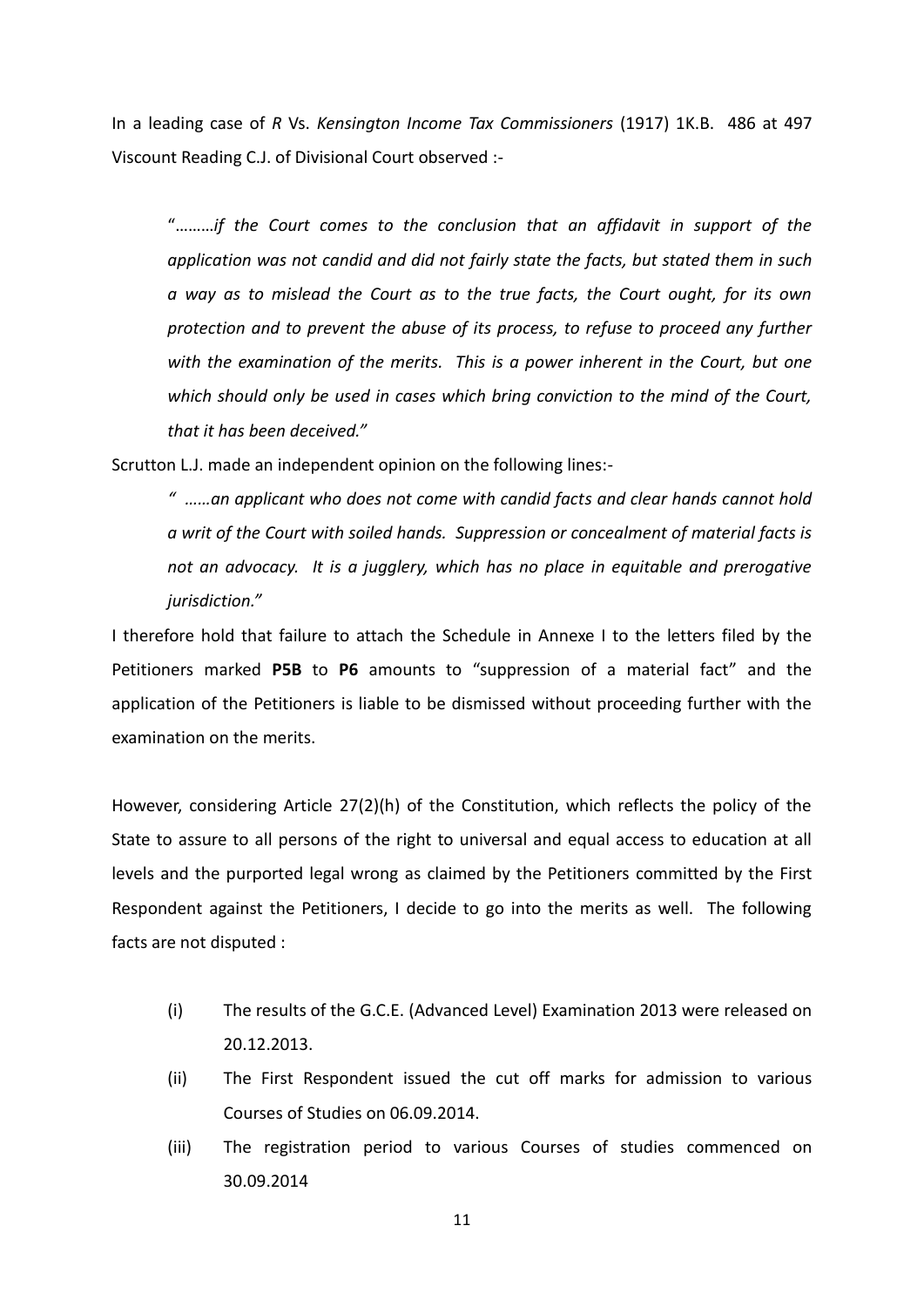- (iv) The registration for all Courses of Study for the academic year 2013/ 14 completed on 06.02.2015.
- (v) The results of the G.C.E. ((Advanced Level) Examination 2014 were released in December 2014.

Learned Counsel for the Petitioners contended that the Petitioners would be entitled to register for a Course study which is considered to be better or requiring a higher 'Z' score than the courses/streams for which they were registered, based on the results of G.C.E. (Advanced Level) Examination 2014. The Petitioners state that between 28.12.2014 and 02.01.2015, the Petitioners and their parents made representations and appeals to various parties including the  $1<sup>st</sup>$  Respondent, seeking that they be permitted to cancel their registration for the academic year 2013/14, so that they could apply for University admission based on their results at the G.C.E. (Advanced Level) Examination 2014. The question therefore arises whether the Petitioners have any expectation to apply for and to register for a preferred Course of Study for the next academic year, namely, 2014/15 based on their results at the G.C.E. (Advanced Level) Examination 2014.

In a leading case of *Attorney General of Hong Kong* Vs. *Ng Yuen Shin* [(1983) 2 A C 629 / (1983) 2 W.L.R. 735] the Privy Council on the question of expectation made the following observations:-

"*The expectations may be based on some statement or undertaking by, or on behalf of, the public authority which has the duty of making the decision, if the authority has, through its officers, acted in a way that would make it unfair or inconsistent with good administration for him to be denied such an inquiry."*

Wade on "Administrative Law – Eleventh Edition" at page 452 discusses as to when an expectation becomes legitimate. He states thus :-

*"It is not enough that an expectation should exist; it must in addition be legitimate. But how is it to be determined whether a particular expectation is worthy of protection? This is a difficult area since an expectation reasonably entertained by a person may not be found to be legitimate because of some countervailing*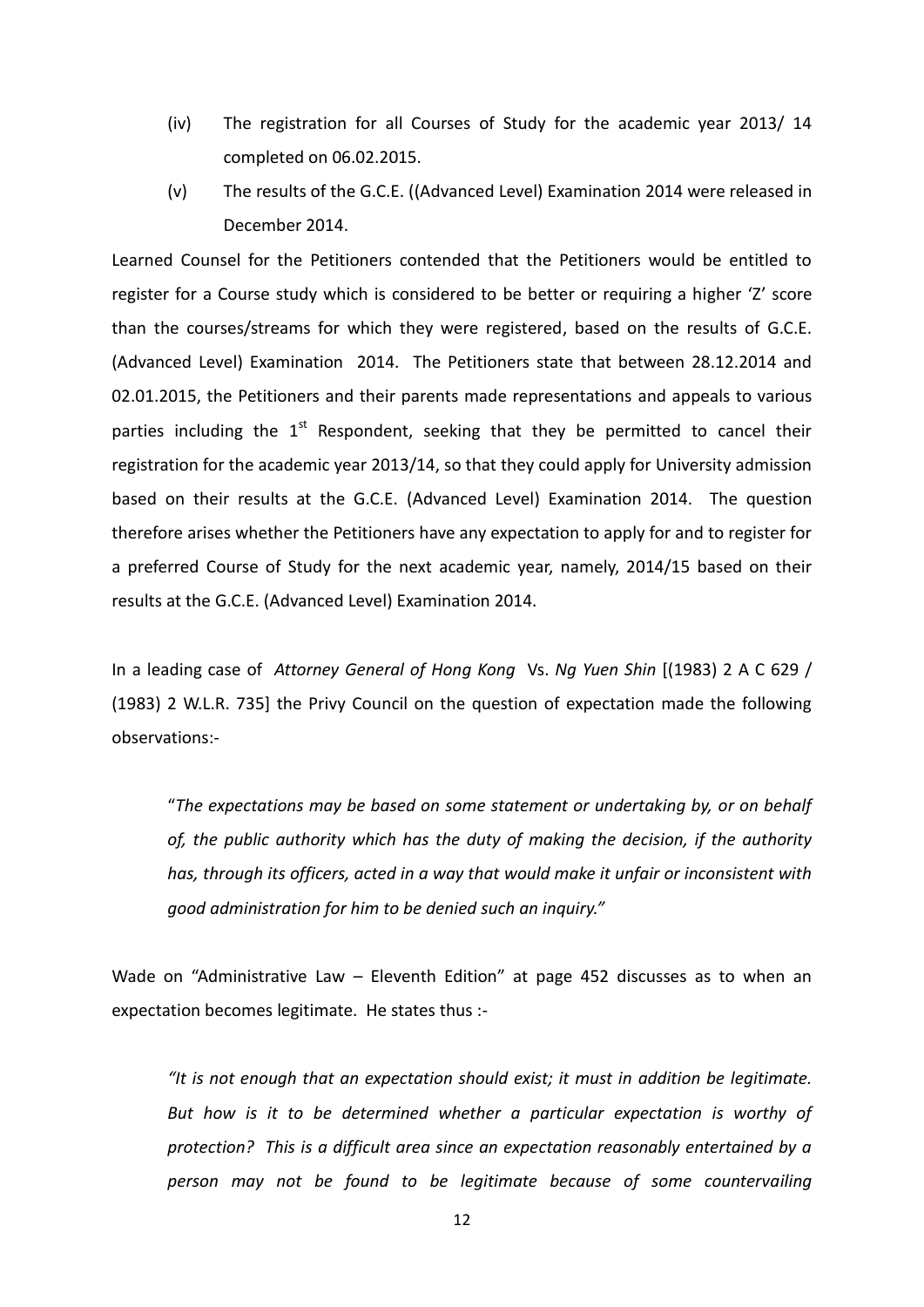*consideration of policy or law. A crucial requirement is that the assurance must itself be clear, unequivocal and unambiguous. Many claimants fail at this hurdle after close analysis of the assurance."* 

Based on the discussion of Wade quoted above, the Court has to consider whether the First Respondent Commission did give any assurance to the Petitioners in a clear, unequivocal and unambiguous term, that based on the results of the G.C.E. (Advanced Level) Examination of 2014, they would be permitted to cancel their registration for the academic year 2013/14 to enable them to apply for the next academic year 2014/15. Neither the Handbook relating to University Admission for the Academic Year 2013/14 nor the Annexe I referred to in the letters marked **P5B** to **P6** refer to any such assurances. On the contrary, the Schedule in Annexe I attached to the letters marked **P5B** to **P6** clearly and unambiguous states that once a student registers to follow the Course of Study for the academic year 2013/14, he/she will not be eligible for University admission based on the results of a subsequent G.C.E. (Advanced Level) Examination. Thus, I hold that the Petitioners do not have a legitimate expectation to register for a preferred Course of Study for the Academic year 2014/15 based on their results at the G.C.E. (Advanced Level) Examination 2014.

Counsel for the Petitioners relied on Clause 11.4 of the University Grants Commission Handbook and argued that the said Clause can be waived, specifically where academic sessions have not commenced. Clause 11.4 states that the successful candidates will be informed of their course of study and the University to which they have been selected. If they accept the offer they should register with the University concerned where called upon to do so within the time period stipulated by the University Grants Commission.

If a candidate does not register or informs the  $1<sup>st</sup>$  Respondent or the University of his/her desire not to accept the request for registration, then the  $1<sup>st</sup>$  Respondent would be required to fill that vacancy. Thus, the  $1<sup>st</sup>$  Respondent would be required to ascertain the next most eligible candidate and fill such vacancy notwithstanding the fact such candidate has already registered to another Course of Study. Such a candidate will be informed in writing requiring him to be present on another date to register for the Course of Study in which the vacancy has arisen. This process provides an opportunity to another candidate to fill a vacancy that had been created and does not provide an opportunity to permit candidates to await the

13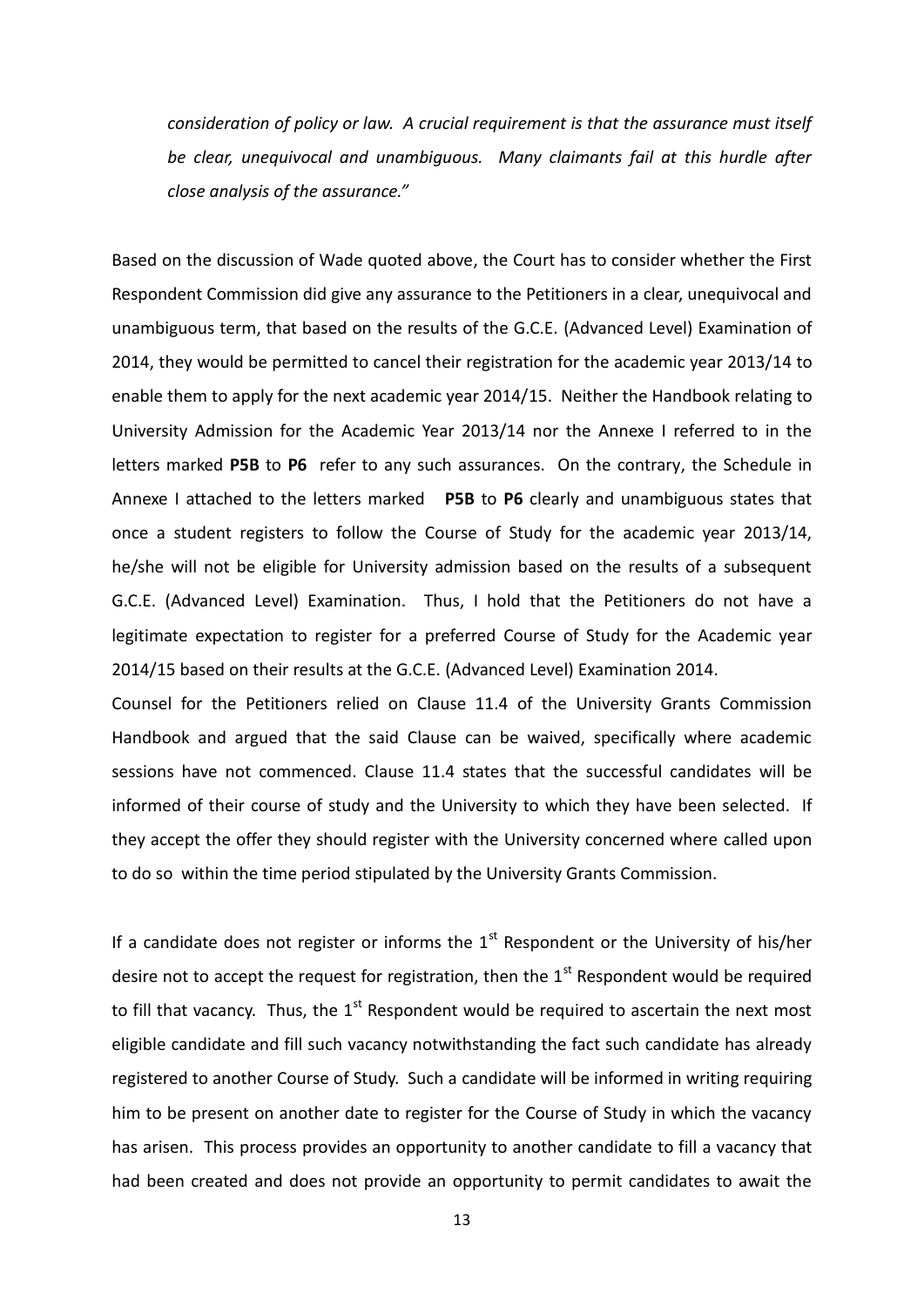release of the results of the subsequent G.C.E. (Advanced Level) Examination.

I shall go further and examine whether any such benefit has been regularly granted by the First Respondent in the past and such benefits have been denied to the Petitioners. The Second Respondent in his affidavit dated 08.06.2015 states that the policy of the First Respondent morefully reflected in Clause 6.1(b) of the Handbook for the relevant academic year was introduced by the First Respondent in the year 2007 and the First Respondent gave wide publicity to the same and **this policy has never been challenged to date.** (emphasis added.)

A notice marked **R6** and published in the Newspaper in October 2006 for all prospective candidates for University Admission from 2007 G.C.E. (Advanced Level) Examination onwards reads thus:-

"……*a Candidate who is registered for a particular Course of Study in a Higher Educational Institution/Institute, based on the results of the G.C.E. (Advanced Level) Examination in 2007 or a later year is not eligible for University admission based on the results of the subsequent G.C.E. (Advanced Level) Examination."*

Hence, the Petitioners cannot succeed based on a benefit given to students in the past as such benefit or concession was not extended to students after 2007.

It is settled principle of law that where a power is given to do a certain thing in a certain manner, that thing must be done in that way and not in any other way. Thus, having laid down the conditions/rules subject to which admissions to the Universities could be made the First Respondent cannot deviate from the conditions/rules laid down thereafter. This Court in *Noon* Vs. *University Grants Commission and Others* S.C. F.R. 352/2010 (S.C. Minute 23.11.2013) observed as follows :

*" …….that in terms of Section 15(vii) of the Universities Act No. 16 of 1978, as amended, the selection of students for admission to Universities has to be done in consultation with the Admission Committee. Once the governing criteria for*